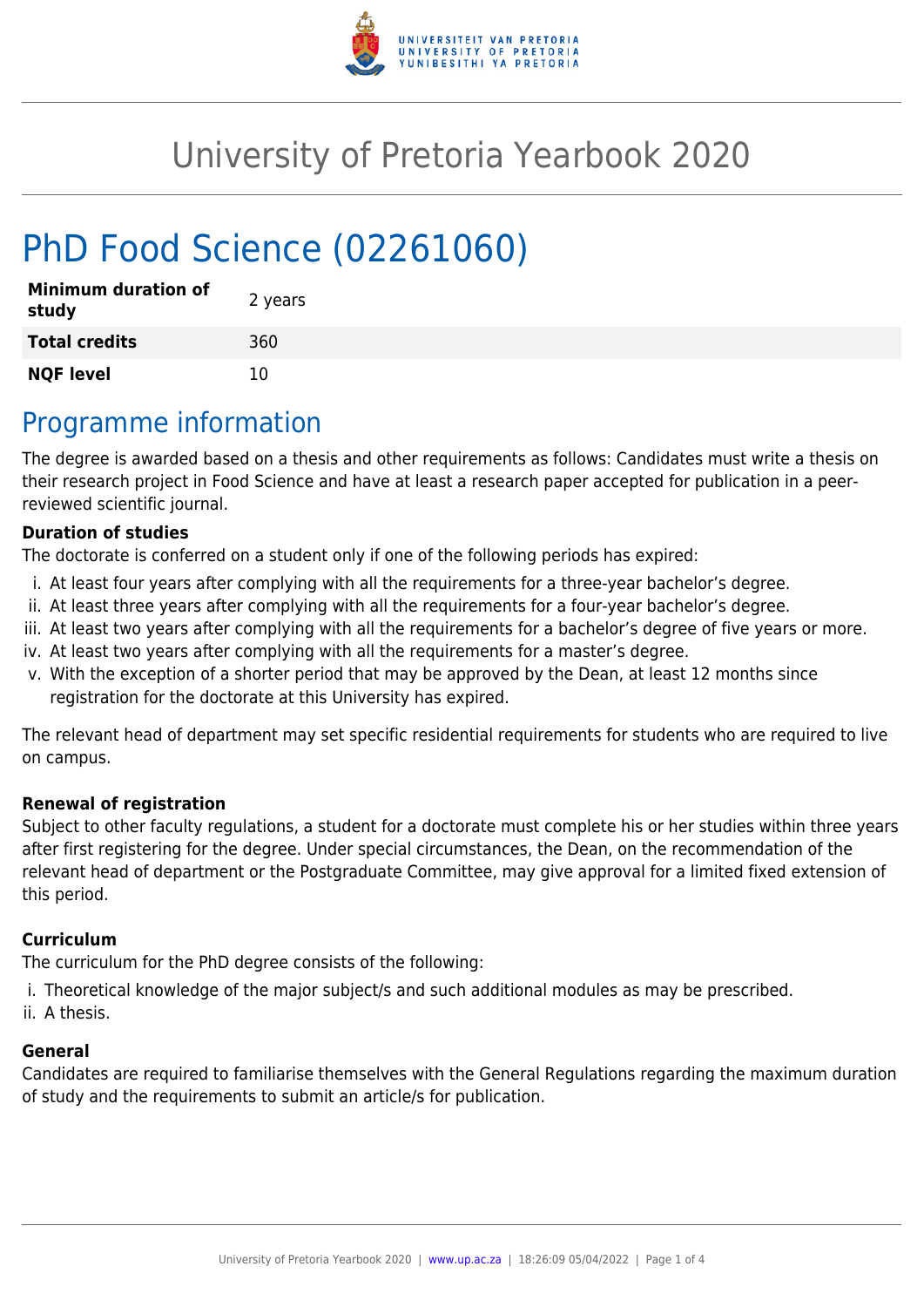

# Admission requirements

- MSc or MScAgric degree.
- At least 60% for the dissertation component in the preceding degree

## Examinations and pass requirements

- i. Consult the General Regulations that apply to the calculation of marks.
- ii. In order to obtain the PhD degree the candidate must:
- pass the examinations and the prescribed modules, as determined in the study programme;
- pass the thesis; and
- pass the final examination on the thesis and general subject knowledge.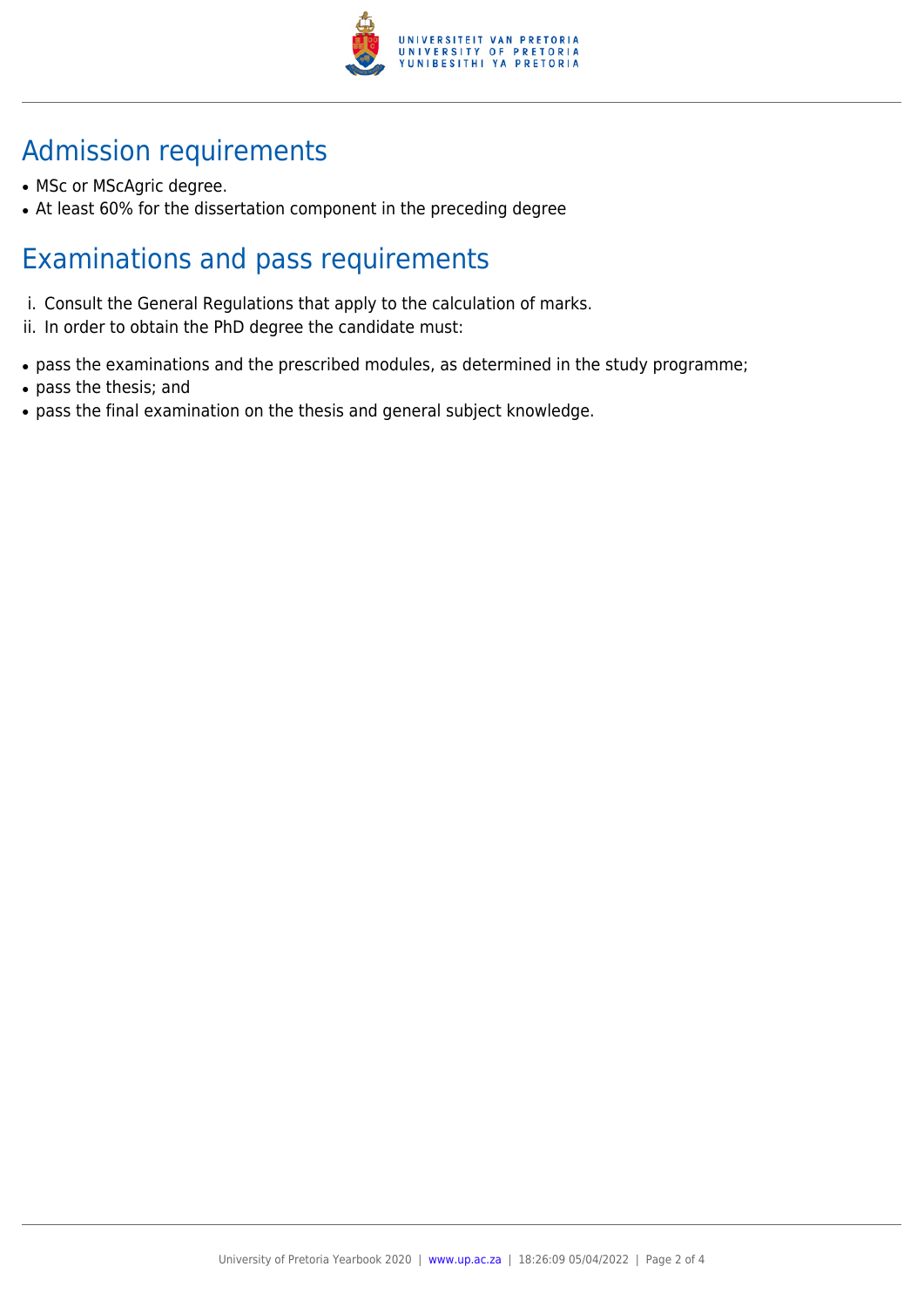

## Curriculum: Year 1

**Minimum credits: 360**

### **Core modules**

#### **Thesis: Food science 990 (FST 990)**

| <b>Module credits</b>         | 360.00                            |
|-------------------------------|-----------------------------------|
| <b>Prerequisites</b>          | No prerequisites.                 |
| Language of tuition           | Module is presented in English    |
| <b>Department</b>             | <b>Consumer and Food Sciences</b> |
| <b>Period of presentation</b> | Year                              |